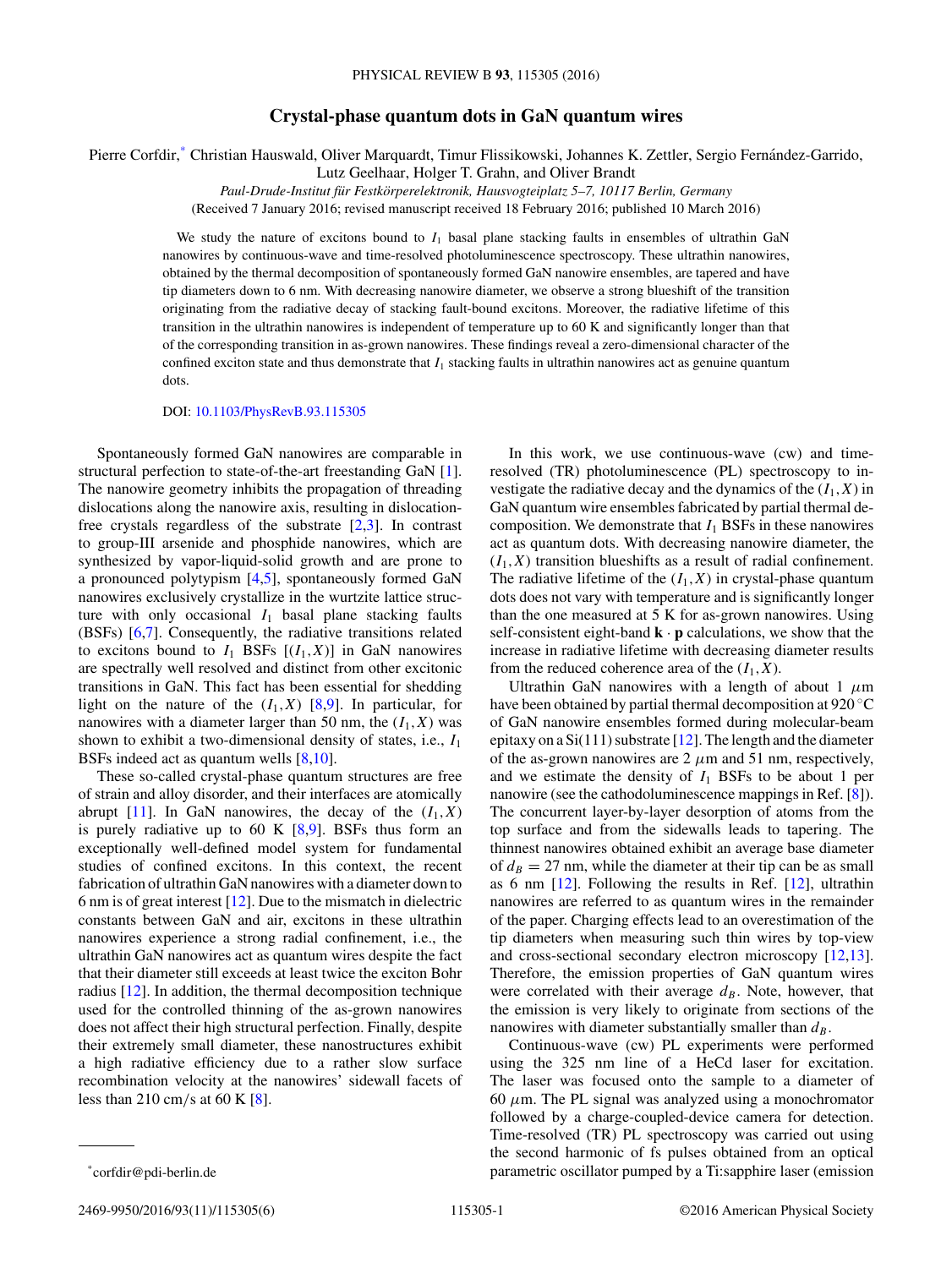<span id="page-1-0"></span>

FIG. 1. PL spectra of the as-grown nanowire and the quantum wire ensembles at 5 K acquired with an excitation density of 10 mW*/*cm<sup>2</sup> (the spectra have been shifted vertically). The average  $d<sub>B</sub>$  is specified for each sample. The dashed line is a guide to the eye highlighting the blueshift of the  $(I_1, X)$  transition with decreasing  $d_B$ .

wavelength and repetition rate of 325 nm and 76 MHz, respectively). The energy fluence per pulse was kept below 0.3  $\mu$ J/cm<sup>2</sup>. The transient emission was spectrally dispersed by a monochromator and detected by a streak camera. For both cw and TR PL measurements, the samples were mounted in a coldfinger cryostat whose temperature can be varied between 5 and 300 K. For both experiments, the laser was polarized perpendicular to the nanowire axis. As the average nanowire diameter for all of samples is well within the subwavelength range, the coupling of light into the nanowires is getting less and less efficient with decreasing diameter, thus strongly reducing absorption. The photogenerated carrier density in the quantum wires should thus be *lower* as compared to the as-grown nanowires.

Figure 1 shows the PL spectra at 5 K for an ensemble of as-grown nanowires and for ensembles of quantum wires with  $d_B$  between 39 and 27 nm. The spectrum for the as-grown ensemble is dominated by the recombination of A excitons bound to neutral O donors at 3.471 eV  $[(D^0, X_A)]$ . The lower-energy band centered at 3.410 eV is related to the recombination of excitons bound to  $I_1$  BSFs  $[8,9]$ .

Decreasing  $d_B$  from 51 to 27 nm, the energy of the  $(D<sup>0</sup>, X<sub>A</sub>)$  transition increases from 3.471 to 3.481 eV (Fig. 1), indicating a progressively stronger confinement of the excitons in the corresponding nanowires. This confinement is caused by the mismatch in dielectric constants between GaN and vacuum at the nanowire sidewalls [\[12,14,15\]](#page-4-0). An even stronger blueshift (42 meV) with decreasing nanowire diameter is observed for the  $(I_1, X)$  line, suggesting that the  $(I_1, X)$  state in GaN quantum wires is radially confined. In other words, *I*<sup>1</sup> BSFs in GaN quantum wires seem to act as crystal-phase quantum dots. The larger blueshift of the  $(I_1, X)$  as compared to the one observed for the  $(D^0, X_A)$  line probably arises from the different location of the exciton states involved in these transitions: whereas donors are distributed uniformly along the entire length of the nanowire,  $I_1$  BSFs may be located preferentially in the top parts of the nanowires, where the



FIG. 2. (a)  $(I_1, X)$  intensity (I) as a function of temperature (T) for the as-grown nanowire (triangles) and for the quantum wire ensembles with two different average  $d_B$ . The arrows show the temperature at which the emission intensity starts to quench. The solid line shows the best fit to the  $(I_1, X)$  intensity using  $I(T) \propto 1/(1 + aT \exp[-\frac{E_a}{kT}])$ , with *a* a fitting parameter and  $E_a =$  $57 \pm 5$  meV the activation energy for the thermal escape of the  $(I_1, X)$  from the BSF. (b) PL spectra of the quantum wire ensembles with  $d_B = 39$  nm at 5, 60, and 120 K taken with an excitation density of 10 mW*/*cm<sup>2</sup> (the spectra have been normalized).

diameter is smaller and the confinement of the exciton stronger. This result is consistent with the fact that BSFs result from the nanowire coalescence and form several hundreds of nm above the contact point between adjacent nanowires [\[16\]](#page-5-0). We also observe that the thinnest nanowires exhibit the broadest  $(I_1, X)$  and  $(D^0, X_A)$  lines at 5 K (Fig. 1). This finding is a direct consequence of the increase in confinement with decreasing diameter: the thinner the nanowire, the larger the impact of diameter fluctuations on the  $(D^0, X_A)$  and  $(I_1, X)$  energies and hence the larger the broadening of the corresponding emission lines. As a result of the significant spectral overlap between the  $(I_1, X)$  and  $(D^0, X_A)$  transitions for the thinnest nanowires (Fig. 1), we focus in the following on the optical properties of the quantum wires with  $d_B = 39$  and 32 nm.

Figure  $2(a)$  shows the temperature dependence of the integrated intensity of the  $(I_1, X)$  line for the as-grown nanowire ensemble and for two quantum wire ensembles with  $d_B = 39$  and 32 nm. For the as-grown nanowire ensemble, the intensity of the  $(I_1, X)$  transition remains constant between 4 and 60 K, indicating that the recombination of the  $(I_1, X)$  is purely radiative up to 60 K [\[8\]](#page-4-0). For temperatures above 60 K, excitons can thermally escape from the comparatively shallow crystal-phase quantum well, leading to an abrupt quenching of the  $(I_1, X)$  line [\[17,18\]](#page-5-0). The intensity of the  $(I_1, X)$  transition follows an Arrhenius behavior with an activation energy  $E_a = (57 \pm 5)$  meV [Fig. 1(b)], coinciding with the energy difference between the  $(I_1, X)$  and the free exciton in fault-free segments [\[8,](#page-4-0)[18\]](#page-5-0). For the ensembles of quantum wires, the  $(I_1, X)$  transition also shows a constant PL intensity in the low-temperature range before decreasing strongly at high temperatures [Fig.  $2(a)$ ]. Figure  $2(b)$  shows normalized PL spectra taken at 5, 60, and 120 K on the sample with  $d_B = 39$  nm. The intensity ratio between the  $(I_1, X)$  and the free exciton decreases strongly between 60 and 120 K, indicating that the quenching of the  $(I_1, X)$  PL in the quantum wires is also due to the thermal escape of the exciton from the BSFs. The range of constant PL intensity, however,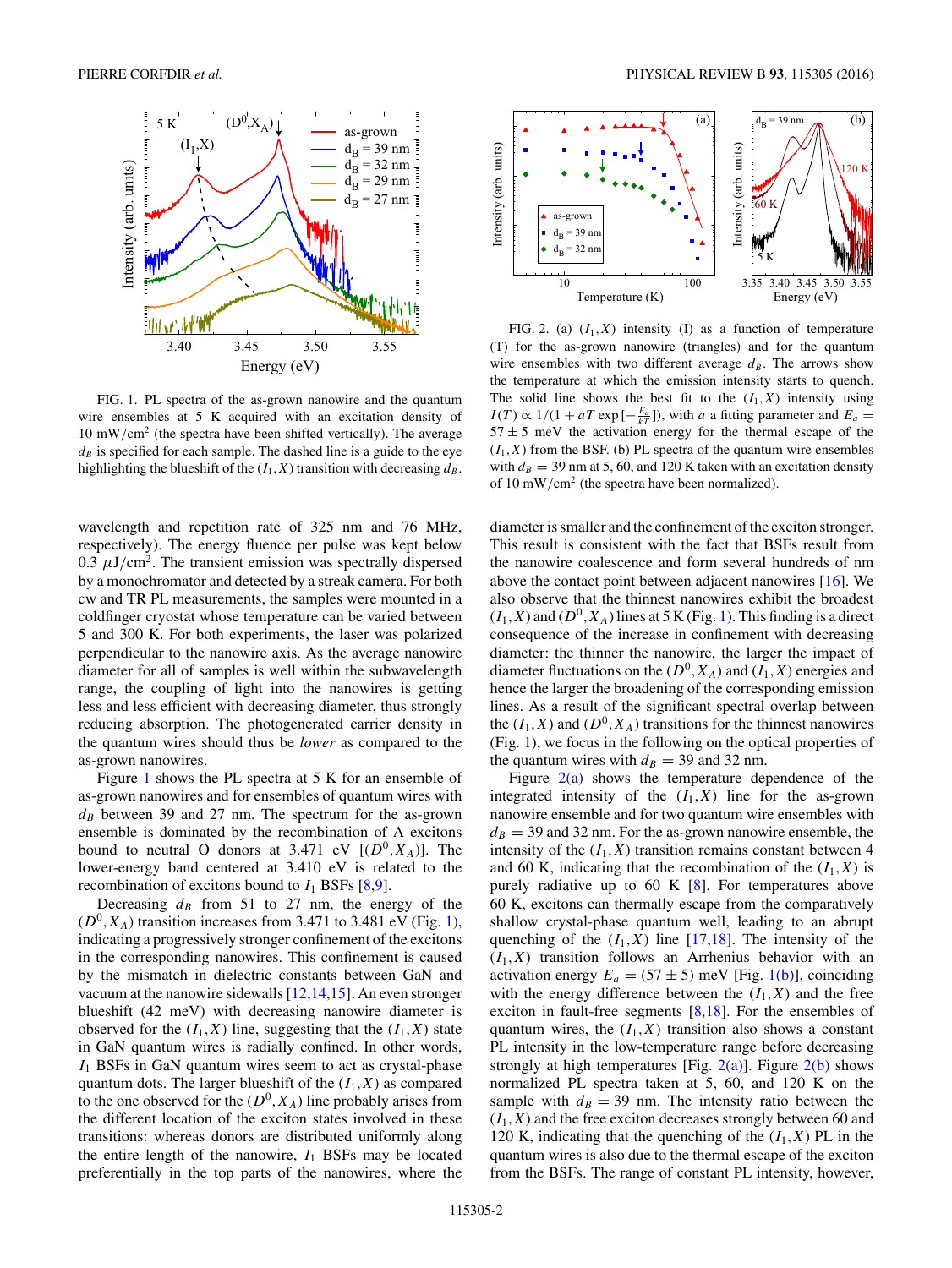<span id="page-2-0"></span>

FIG. 3. (a) Streak camera image of an ensemble of quantum wires with  $d_B = 39$  nm recorded at 5 K with an energy fluence per pulse of 0.3 *μ*J*/*cm2. The intensity is displayed on a logarithmic scale from blue (low intensity) to red (high intensity). (b) Temporal evolution of the PL spectra of an ensemble of quantum wires with  $d_B = 39$  nm at 5 K. (c) PL intensity transients of the ( $I_1, X$ ) transition at 5 and 50 K (solid and open symbols, respectively) for the ensembles of as-grown nanowires (triangles) and quantum wires with  $d_B = 39$  nm (squares). The peak intensities are normalized. The transients for the quantum wires have been shifted vertically for clarity. The solid lines are exponential fits of the transients. (d) Temperature dependence of  $\tau$  for the ensembles of as-grown nanowires (triangles) and quantum wires with  $d_B = 39$  nm (squares). The lifetimes *τ* have been obtained from the single exponential fits shown in (c). The dashed line is a guide to the eye showing the linear increase of  $\tau$  for the as-grown nanowires between 15 and 60 K.

decreases with decreasing  $d<sub>B</sub>$ , and the intensity quenching becomes less abrupt than for the as-grown nanowires. Both of these findings are easily understood: since a smaller diameter results in a larger confinement energy for the  $(I_1, X)$  state (Fig. [1\)](#page-1-0), it also results in a lower value of *Ea*. Furthermore, the tapering of the quantum wires leads to a distribution of *Ea* values, which manifests itself in a gradual quenching of the  $(I_1, X)$  PL intensity as compared to that observed for the as-grown, nontapered nanowire ensemble.

Figure  $3(a)$  displays a streak camera image taken at 5 K on the sample with  $d_B = 39$  nm. Spectral profiles taken at various time delays are shown in Fig.  $3(b)$ . The  $(D^0, X_A)$  PL decays exponentially with a decay time of 390 ps. This fast decay has a nonradiative origin and most probably arises from exciton recombination at point defects  $[19]$ . Figure  $3(c)$  shows PL intensity transients of the  $(I_1, X)$  line at 5 and 50 K for the as-grown nanowires and for the quantum wire ensemble with  $d_B = 39$  nm. The integrated intensity of the  $(I_1, X)$  line has been obtained by a spectral deconvolution of the transient spectra [\[20\]](#page-5-0). Note that due to the significant spectral overlap between the  $(I_1, X)$  and the  $(D^0, X_A)$  transitions at the early stage of the decay [Fig.  $3(b)$ ], the values obtained for the  $(I_1, X)$  PL intensities of the partially decomposed nanowire sample exhibit a comparatively large uncertainty for the initial 1 ns. At 5 K, the  $(I_1, X)$  state for the as-grown nanowires decays exponentially, and the decay time  $\tau = 1.0$  ns is identical with the radiative lifetime  $\tau_r$ . The  $(I_1, X)$  PL decay for the quantum wires with  $d_B = 39$  nm is more complex: it is nonexponential during the first two ns after excitation, and becomes exponential with a decay time  $\tau = 3.4$  ns thereafter. Comparable results have been obtained for the sample with  $d_B = 32$  nm (not shown). Two different phenomena may, in principle, account for this initial nonexponential decay.

First, the discontinuity of the polarization field at the interfaces of  $I_1$  BSFs induces strong electrostatic fields along the nanowire axis, spatially separating the electron and hole wave functions [\[21–23\]](#page-5-0). A high initial carrier density created by pulsed excitation may screen these fields, giving rise to a minimum value for the radiative lifetime  $\tau_r$  directly after excitation. Since the carrier density is subsequently reduced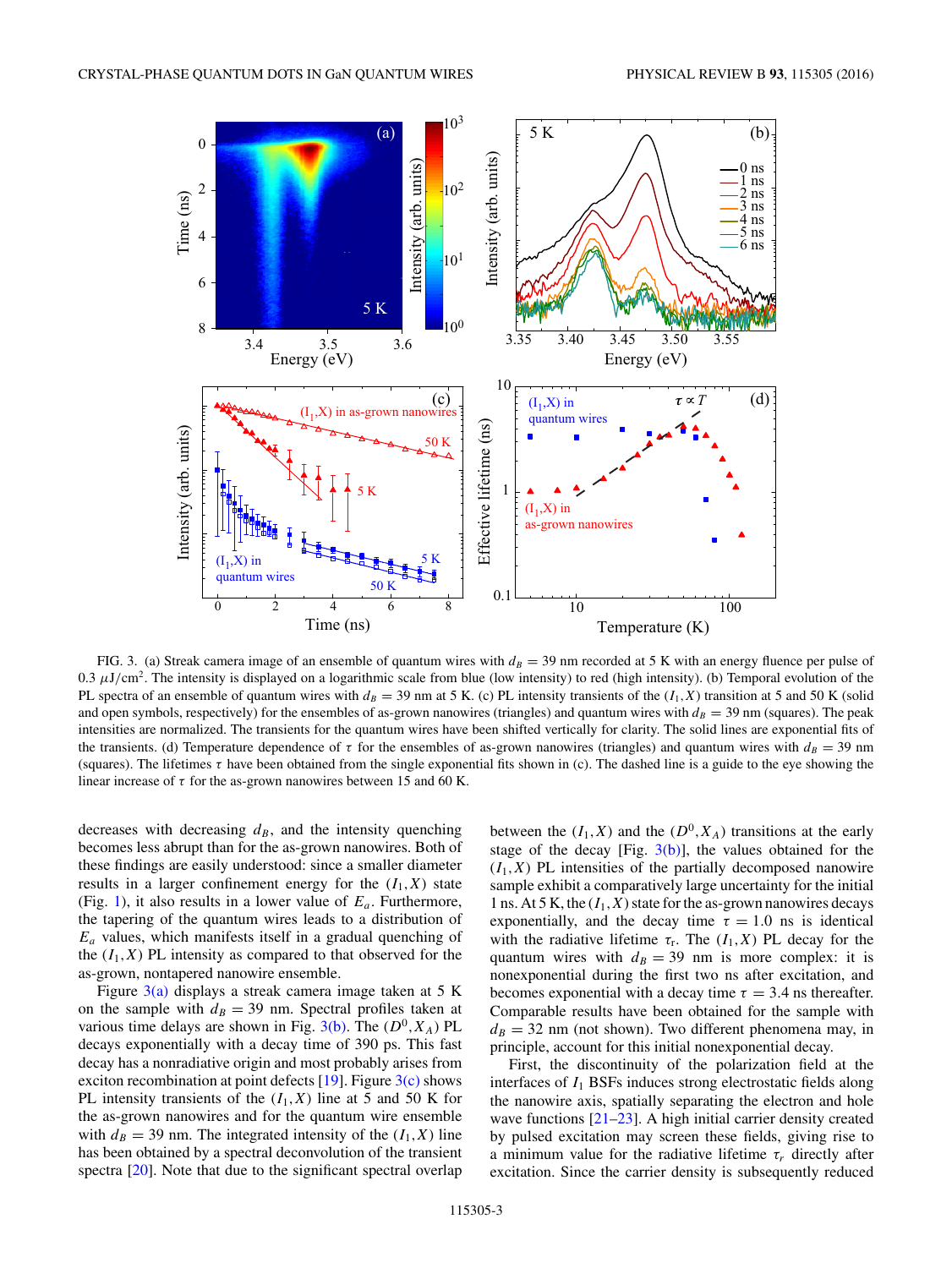<span id="page-3-0"></span>

FIG. 4. Continuous-wave photoluminescence spectra of an ensemble of quantum wires with  $d_B = 39$  nm at 5 K as a function of the excitation power density.

by recombination, the electric fields are restored again with time, resulting potentially in a continuous decrease in the  $(I_1, X)$  energy as well as in a continuous increase in  $\tau_r$  [\[24,25\]](#page-5-0). Since the  $(I_1, X)$  recombination is purely radiative at low temperature [Fig.  $2(a)$ ], the latter increase could explain the nonexponential decay of the  $(I_1, X)$  emission after pulsed excitation. However, the  $(I_1, X)$  energy remains constant during the whole decay [Fig.  $3(b)$ ]. This finding suggests that the change in carrier density with time after pulsed excitation does not lead to strong modifications in the strength of built-in electric fields, and that the nonexponential  $(I_1, X)$  PL decay seen in Fig.  $3(c)$  is not due to the dynamical descreening of these fields. To confirm this result, we have recorded excitation-density-dependent cw PL spectra at 5 K on the sample with  $d_B = 39$  nm (Fig. 4). Increasing the excitation density from 0.01 to 1.5 W*/*cm<sup>2</sup> does not lead to any change in the energy of the  $(I_1, X)$ , confirming that screening is negligible in this range of excitation densities [\[24\]](#page-5-0). Note that the small blueshift observed for larger excitation densities most probably arises from band filling and/or heating effects [see the change in the  $(D^0, X_A)$  and free exciton line shapes when the density increases from 1.5 to 155 W*/*cm2]. In view of the results in Figs.  $3(b)$  and 4, it is unlikely that the nonexponential decay observed for the  $(I_1, X)$  in the quantum wires [Fig. [3\(c\)\]](#page-2-0) originates from the dynamical descreening of the built-in electric fields.

Second, the origin for the nonexponential decay may be associated with the pronounced tapering of the quantum wires. Since the BSFs are likely to occur at different positions along the nanowire axis, their radial dimension and thus the degree of radial confinement also varies. As the radiative lifetime almost certainly depends on this degree of radial confinement [\[26,27\]](#page-5-0), a multiexponential decay would be an inevitable consequence. Following this interpretation, the experimental result of longer decay times for the quantum wires implies that the radiative lifetime increases with decreasing diameter. We will return to this issue after a discussion of the transients at 50 K and the temperature dependence of *τ* .

At a temperature of 50 K, for which the PL intensity of our samples is still close to that at 5 K [cf. Fig.  $2(a)$ ], the decay of the  $(I_1, X)$  remains exponential for the as-grown nanowires, but  $\tau$  increases from 1.0 to 4.2 ns. In contrast, the increase in temperature does not affect the decay of the  $(I_1, X)$  for the quantum wires. Figure  $3(d)$  shows the evolution of  $\tau$  between 5 and 120 K for both samples. Up to a temperature of 50–60 K, the decay of the  $(I_1, X)$  is purely radiative and  $\tau = \tau_r$ . Between 15 and 40 K,  $\tau_r$  increases nearly linearly for the as-grown nanowires, demonstrating that (i) *I*<sup>1</sup> BSFs in nanowires with a diameter of 51 nm act as quantum wells  $[28]$ , and (ii) the  $(I_1, X)$  is free to move along the BSF plane. The deviation from a linear behavior for temperatures lower than 15 K arises from exciton localization along the BSF plane due to the presence of donors, as discussed in Ref. [\[8\]](#page-4-0). The significant reduction in  $\tau$  for temperatures larger than 60 K is due to the thermal escape of excitons from the BSF plane. For the quantum wires, the long component of the nonexponential decay is independent of temperature and corresponds to the radiative lifetime of the  $(I_1, X)$  in the thinnest nanowire segments according to the discussion above. The constant lifetime confirms unambiguously that BSFs in GaN quantum wires behave as crystal-phase quantum dots. The reduction of the dimensionality of the  $(I_1, X)$  state from two to zero already when  $d_B = 39$  nm again suggests that the crystal-phase quantum dots are located in the top part of the nanowires, where the diameter is much smaller.

Finally, we address the origin of the increase in  $\tau_r$  with decreasing diameter observed above. Considering that the exciton is coherent over the entire BSF, the radiative decay rate  $\Gamma_r = 1/\tau_r$  can be written approximately as [\[26,30\]](#page-5-0)

$$
\Gamma_r \propto \tilde{f} A_c \propto |\langle \chi_e(z) | \chi_h(z) \rangle|^2 \left(\frac{R}{a_\perp}\right)^2, \tag{1}
$$

with the oscillator strength per unit area  $\tilde{f}$ , the coherence area *Ac* (which is assumed to be determined by the nanowire's radius  $R$ ) [\[26,27,30\]](#page-5-0), the overlap integral between the electron and hole wave functions along the nanowire axis  $\langle \chi_e(z)| \chi_h(z) \rangle$ , and the Bohr radius of the exciton in the BSF plane *a*⊥. For examining the change of  $\tau_r$  with a decrease in *R*, we calculate the wave function of the  $(I_1, X)$  in nanowires of diameters between 10 and 50 nm using eight-band **k** · **p** calculations [\[31\]](#page-5-0). The  $I_1$  BSF within the GaN nanowire is represented by three monolayers of zinc-blende GaN within a wurtzite GaN segment of 20 nm length. The nanowires are considered to be undoped, i.e., surface potentials are absent. The surface is considered as an infinite potential barrier. The spontaneous polarization of wurtzite GaN induces axial electrostatic fields in the *I*<sup>1</sup> BSF with a magnitude of 3 MV*/*cm [\[23\]](#page-5-0). We average over all polarization directions, i.e., the oscillator strength  $\tilde{f}$ is simply given by  $|\langle \chi_e(z)| \chi_h(z) \rangle|^2 / a_{\perp}^2$ .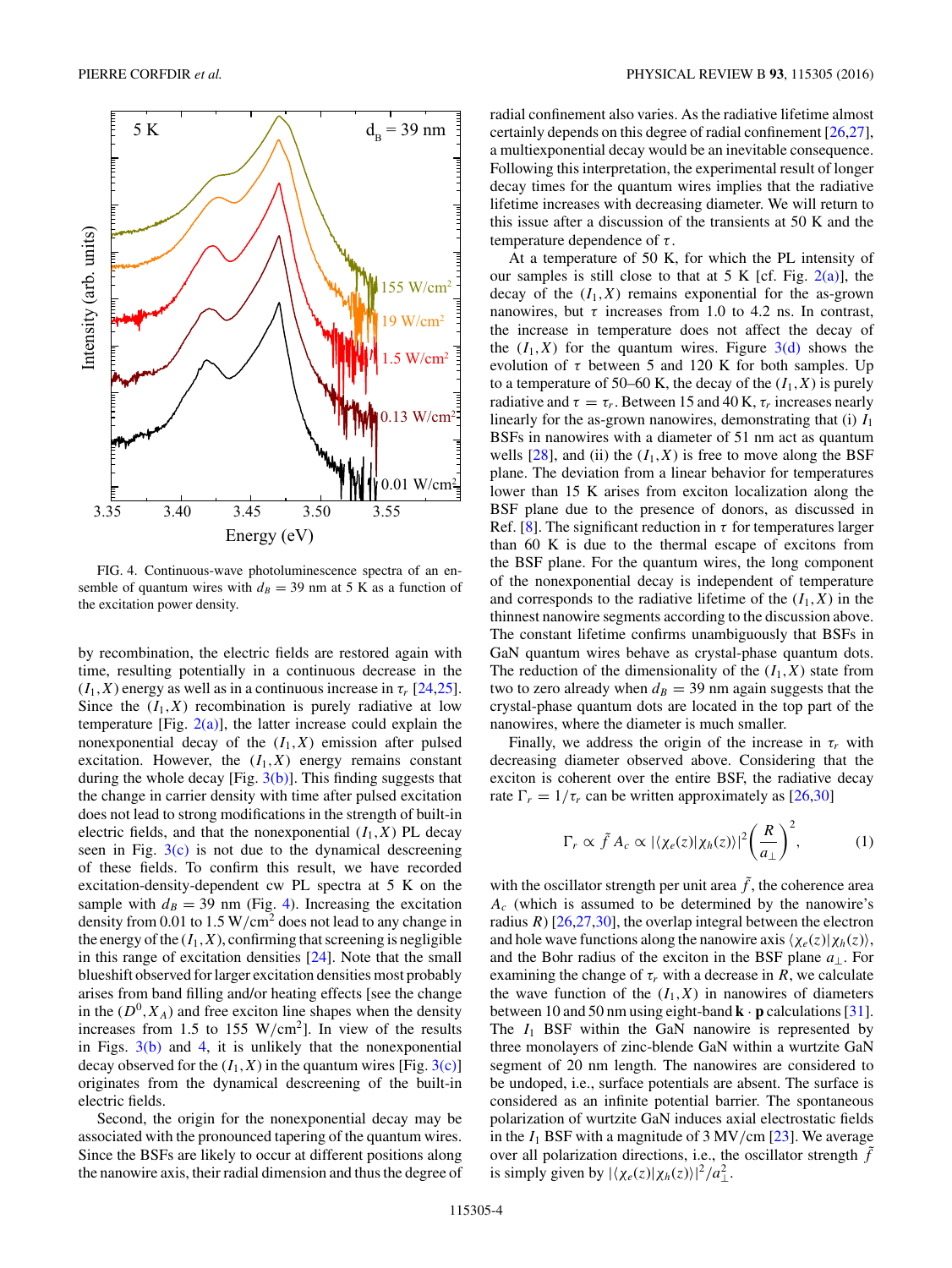<span id="page-4-0"></span>

FIG. 5. Oscillator strength per unit area  $\tilde{f}$  and total oscillator strength  $\tilde{f}R^2$  for the  $(I_1, X)$  as a function of the disk diameter (solid and dashed lines, respectively). The inset shows the electron (red) and hole (blue) ground-state charge densities for a nanowire diameter of 20 nm. The inset has been prepared using VISUAL MOLECULAR DYNAMICS [\[29\]](#page-5-0).

Figure 5 shows the dependence of  $\tilde{f}$  and  $\tilde{f}R^2$  as a function of *R*. As shown in the inset of Fig. 5 for a diameter of 20 nm, both the electron and the hole are located in the center of the quantum disk. With decreasing *R*, the electron experiences a progressively stronger confinement which results in a strong increase of  $\tilde{f}$ , as displayed in Fig. 5. A radial separation between the electron and hole wave functions as observed in Ref. [\[31\]](#page-5-0) does not occur for the range of nanowire diameters considered here, a finding that still holds when considering the presence of surface potentials due to Fermi-level pinning at the free sidewalls and a homogeneous background doping of

 $10^{17}$  cm<sup>-3</sup> (not shown here). The increase in  $\tilde{f}$  with decreasing *R* should result in a decrease in  $\tau_r$ , in contradiction to our experimental observation [cf. Figs.  $3(c)$  and  $3(d)$ ].

As shown in Fig. 5, the dependence of the radiative decay rate on diameter is reversed when taking into account the factor  $R^2$  in Eq. [\(1\)](#page-3-0). This factor accounts for the fact that the exciton's radiative decay is enhanced by its coherent macroscopic polarization [\[26,27,30\]](#page-5-0). This enhanced radiative decay may also be understood in the context of the arguments of Rashba and Gurgenishvili [\[32\]](#page-5-0): the larger the coherence area of the exciton, the smaller the spread of its wave function in **k** space and thus the shorter  $\tau_r$ . As shown in Fig. 5, the total oscillator strength  $\tilde{f}R^2$  is indeed predicted to decrease with decreasing *R*, and the radiative lifetime  $\tau_r$  is thus expected to increase correspondingly, in agreement with the experiment.

To conclude, changing the diameter of GaN nanowires in a controlled fashion has allowed us to observe the transition from two- to zero-dimensional stacking-fault-bound excitons. This transition occurs at diameters significantly larger than the exciton's Bohr radius and is induced by dielectric confinement. Because of the absence of structural imperfections such as interfacial steps and alloy fluctuations, the radiative decay rate of these excitons scales with the nanowire diameter, which imposes a geometrical limitation of their coherence area.

## **ACKNOWLEDGMENTS**

We thank Alberto Hernández-Mínguez for carefully reading our manuscript. Partial funding from the Deutsche Forschungsgemeinschaft within SFB 951 is gratefully acknowledged. P.C. acknowledges partial funding from the Fonds National Suisse de la Recherche Scientifique through Project No. 161032.

- [1] J. K. Zettler, C. Hauswald, P. Corfdir, M. Musolino, L. Geelhaar, H. Riechert, O. Brandt, and S. Fernández-Garrido, Cryst. Growth Des. **[15](http://dx.doi.org/10.1021/acs.cgd.5b00690)**, [4104](http://dx.doi.org/10.1021/acs.cgd.5b00690) [\(2015\)](http://dx.doi.org/10.1021/acs.cgd.5b00690).
- [2] S. D. Hersee, A. K. Rishinaramangalam, M. N. Fairchild, L. Zhang, and P. Varangis, [J. Mater. Res.](http://dx.doi.org/10.1557/jmr.2011.112) **[26](http://dx.doi.org/10.1557/jmr.2011.112)**, [2293](http://dx.doi.org/10.1557/jmr.2011.112) [\(2011\)](http://dx.doi.org/10.1557/jmr.2011.112).
- [3] K. Kishino and S. Ishizawa, [Nanotechnology](http://dx.doi.org/10.1088/0957-4484/26/22/225602) **[26](http://dx.doi.org/10.1088/0957-4484/26/22/225602)**, [225602](http://dx.doi.org/10.1088/0957-4484/26/22/225602) [\(2015\)](http://dx.doi.org/10.1088/0957-4484/26/22/225602).
- [4] J. Bao, D. C. Bell, F. Capasso, J. B. Wagner, T. Mårtensson, J. Trägårdh, and L. Samuelson, [Nano Lett.](http://dx.doi.org/10.1021/nl072921e) [8](http://dx.doi.org/10.1021/nl072921e), [836](http://dx.doi.org/10.1021/nl072921e) [\(2008\)](http://dx.doi.org/10.1021/nl072921e).
- [5] P. Corfdir, B. Van Hattem, E. Uccelli, S. Conesa-Boj, P. [Lefebvre, A. Fontcuberta i Morral, and R. T. Phillips,](http://dx.doi.org/10.1021/nl4028186) Nano Lett. **[13](http://dx.doi.org/10.1021/nl4028186)**, [5303](http://dx.doi.org/10.1021/nl4028186) [\(2013\)](http://dx.doi.org/10.1021/nl4028186).
- [6] E. Calleja, J. Ristić, S. Fernández-Garrido, L. Cerutti, M. A. Sánchez-García, J. Grandal, A. Trampert, U. Jahn, G. Sánchez, A. Griol, and B. Sánchez, [Phys. Status Solidi B](http://dx.doi.org/10.1002/pssb.200675628) [244](http://dx.doi.org/10.1002/pssb.200675628), [2816](http://dx.doi.org/10.1002/pssb.200675628) [\(2007\)](http://dx.doi.org/10.1002/pssb.200675628).
- [7] L. Geelhaar, C. Chèze, B. Jenichen, O. Brandt, C. Pfüller, S. Münch, R. Rothemund, S. Reitzenstein, A. Forchel, T. Kehagias, P. Komninou, G. P. Dimitrakopulos, T. Karakostas, L. Lari, P. [R. Chalker, M. H. Gass, and H. Riechert,](http://dx.doi.org/10.1109/JSTQE.2010.2098396) IEEE J. Sel. Top. Quantum Electron. **[17](http://dx.doi.org/10.1109/JSTQE.2010.2098396)**, [878](http://dx.doi.org/10.1109/JSTQE.2010.2098396) [\(2011\)](http://dx.doi.org/10.1109/JSTQE.2010.2098396).
- [8] P. Corfdir, C. Hauswald, J. K. Zettler, T. Flissikowski, J. Lähnemann, S. Fernández-Garrido, L. Geelhaar, H. T. Grahn, and O. Brandt, [Phys. Rev. B](http://dx.doi.org/10.1103/PhysRevB.90.195309) **[90](http://dx.doi.org/10.1103/PhysRevB.90.195309)**, [195309](http://dx.doi.org/10.1103/PhysRevB.90.195309) [\(2014\)](http://dx.doi.org/10.1103/PhysRevB.90.195309).
- [9] K. P. Korona, A. Reszka, M. Sobanska, P. Perkowska, A. Wysmołek, K. Klosek, and Z. R. Zytkiewicz, [J. Lumin.](http://dx.doi.org/10.1016/j.jlumin.2014.06.061) **[155](http://dx.doi.org/10.1016/j.jlumin.2014.06.061)**, [293](http://dx.doi.org/10.1016/j.jlumin.2014.06.061) [\(2014\)](http://dx.doi.org/10.1016/j.jlumin.2014.06.061).
- [10] C. Stampfl and C. G. Van de Walle, [Phys. Rev. B](http://dx.doi.org/10.1103/PhysRevB.57.R15052) **[57](http://dx.doi.org/10.1103/PhysRevB.57.R15052)**, [R15052](http://dx.doi.org/10.1103/PhysRevB.57.R15052) [\(1998\)](http://dx.doi.org/10.1103/PhysRevB.57.R15052).
- [11] N. Akopian, G. Patriarche, L. Liu, J.-C. Harmand, and V. Zwiller, [Nano Lett.](http://dx.doi.org/10.1021/nl903534n) **[10](http://dx.doi.org/10.1021/nl903534n)**, [1198](http://dx.doi.org/10.1021/nl903534n) [\(2010\)](http://dx.doi.org/10.1021/nl903534n).
- [12] J. K. Zettler, P. Corfdir, C. Hauswald, E. Luna, U. Jahn, T. Flissikowski, E. Schmidt, C. Ronning, A. Trampert, L. Geelhaar, H. T. Grahn, O. Brandt, and S. Fernández-Garrido, [Nano Lett.](http://dx.doi.org/10.1021/acs.nanolett.5b03931) **[16](http://dx.doi.org/10.1021/acs.nanolett.5b03931)**, [973](http://dx.doi.org/10.1021/acs.nanolett.5b03931) [\(2016\)](http://dx.doi.org/10.1021/acs.nanolett.5b03931).
- [13] B. Loitsch, D. Rudolph, S. Morkötter, M. Döblinger, G. Grimaldi, L. Hanschke, S. Matich, E. Parzinger, U. Wurstbauer, G. Abstreiter, J. J. Finley, and G. Koblmüller, [Adv. Mater.](http://dx.doi.org/10.1002/adma.201404900) [27](http://dx.doi.org/10.1002/adma.201404900), [2195](http://dx.doi.org/10.1002/adma.201404900) [\(2015\)](http://dx.doi.org/10.1002/adma.201404900).
- [14] L. V. Keldysh, Pis'ma Zh. Eksp. Teor. Fiz. **29**, 716 (1979) [JETP Lett. **29**, 658 (1979)].
- [15] M. Kumagai and T. Takagahara, [Phys. Rev. B](http://dx.doi.org/10.1103/PhysRevB.40.12359) **[40](http://dx.doi.org/10.1103/PhysRevB.40.12359)**, [12359](http://dx.doi.org/10.1103/PhysRevB.40.12359) [\(1989\)](http://dx.doi.org/10.1103/PhysRevB.40.12359).